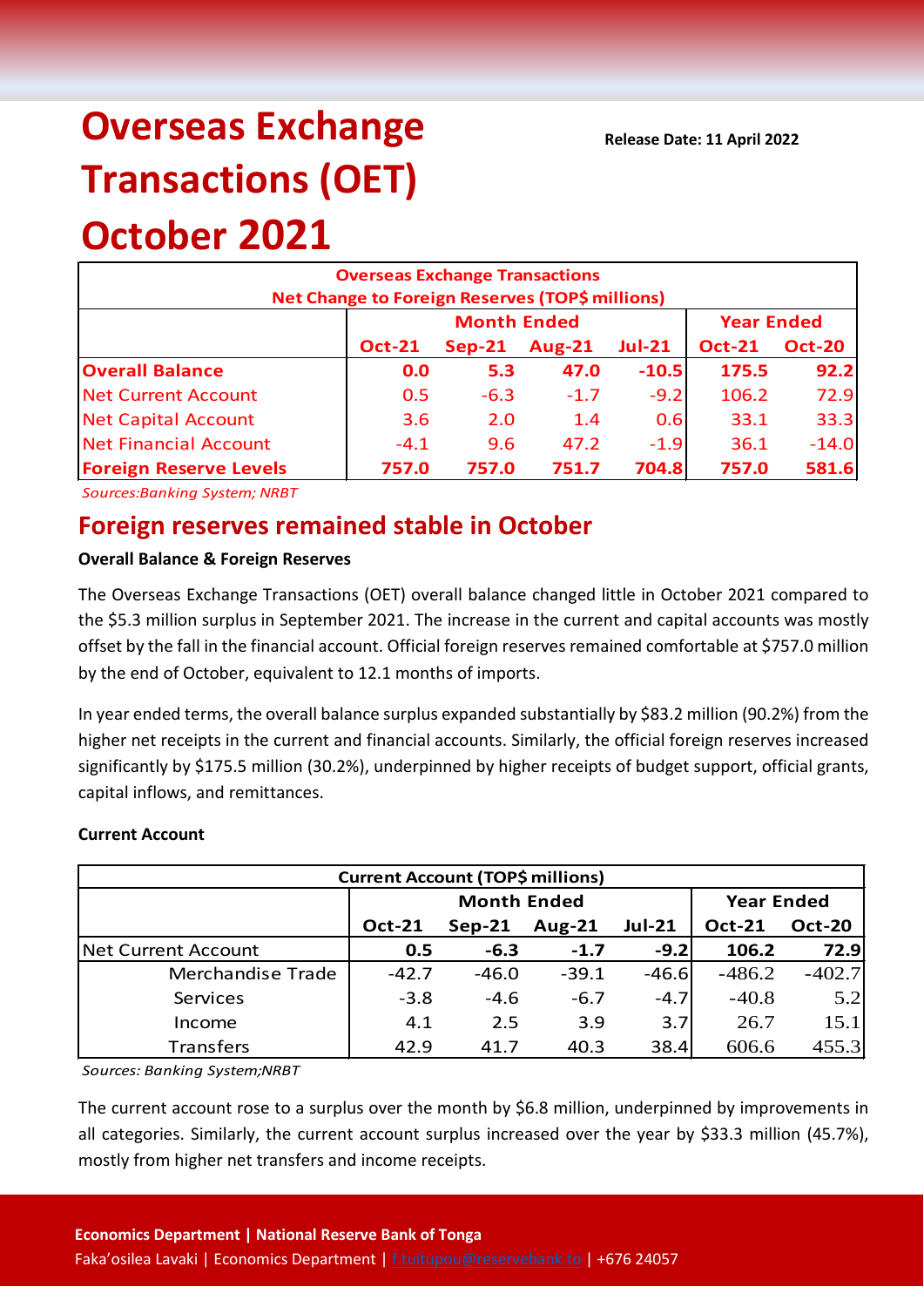The merchandise trade deficit narrowed in October reflecting the drop in total import payments by \$2.8 million (6.0%), due to lower payments for wholesale & retail goods, oil, and motor vehicles. This was coupled with the rise in total export proceeds by \$0.4 million (36.3%), underpinned by increases in agricultural export proceeds (mainly squash and watermelon) and other export receipts. However, in the year to October 2021, the merchandise trade deficit widened by \$83.6 million (20.8%) as import payments increased by \$83.8 million (20.1%) in all import categories, particularly payments for wholesale & retail goods and motor vehicles. This offset a slight increase in total export proceeds over the year by \$0.2 million (1.4%) solely from higher agricultural export proceeds.

The income account surplus rose in October 2021 by \$1.6 million (62.1%), owing to a decline in income payments by \$1.5 million (85.7%). Annually, the net income surplus rose by \$11.6 million (77.0%), resulting from an increase in receipts by \$19.6 million (65.6%) mainly higher receipts from seasonal workers. This more than offset the higher income payments of \$8.0 million (54.1%), mostly for dividend payments offshore.

Higher net transfer receipts was recorded in October 2021, stemming from a faster decline in total transfer payments of \$2.3 million (32.1%), compared to the decline in transfer receipts of \$1.1 million (2.2%). The lower transfer payments is attributed to a \$2.3 million decrease in private transfer payments, whilst the lower transfer receipts was mostly from a decline in official transfer receipts. In year ended terms, transfer receipts increased significantly by \$156.0 million (29.7%), reflecting official receipts for the Government's budget support, project grants, and relief funds for COVID-19 pushing foreign reserves higher. This is in addition to higher remittance receipts over the year despite the impact of Covid-19 on remitting countries.

The deficit in the services account narrowed over the month by \$0.8 million (17.5%), underpinned mostly by a \$1.6 million (12.5%) decline in service payments. The lower service payments were mostly due to a decrease in payments for postal services, computer services and travel. In the year to October 2021, the net services receipts declined by \$45.9 million to a net deficit reflecting the sharp drop in travel receipts from the border lockdown. This is in addition to declines in receipts for insurance claims, postal services and shipping freights during the year.

#### **Capital Account**

| Capital Account (TOP\$ millions) |               |                    |                   |               |               |               |  |  |
|----------------------------------|---------------|--------------------|-------------------|---------------|---------------|---------------|--|--|
|                                  |               | <b>Month Ended</b> | <b>Year Ended</b> |               |               |               |  |  |
|                                  | <b>Oct-21</b> | $Sep-21$           | Aug- $21$         | <b>Jul-21</b> | <b>Oct-21</b> | <b>Oct-20</b> |  |  |
| Net Capital Account              | 3.6           | <b>2.0</b>         | 1.4               | 0.6           | 33.1          | 33.3          |  |  |
| Official                         | 1.2           | 0.7                | 0.0               | 0.0           | 16.9          | 20.2          |  |  |
| Private                          | 2.3           | 1.4                | 1.4               | 0.6           | 16.2          | 13.1          |  |  |

*Sources: Banking System;NRBT*

The capital account recorded a higher surplus of \$3.6 million in October 2021. This was mainly underpinned by increases in both private and official capital receipts by \$0.9 million and \$0.6 million, respectively. Capital payments fell slightly over the month by \$0.1 million.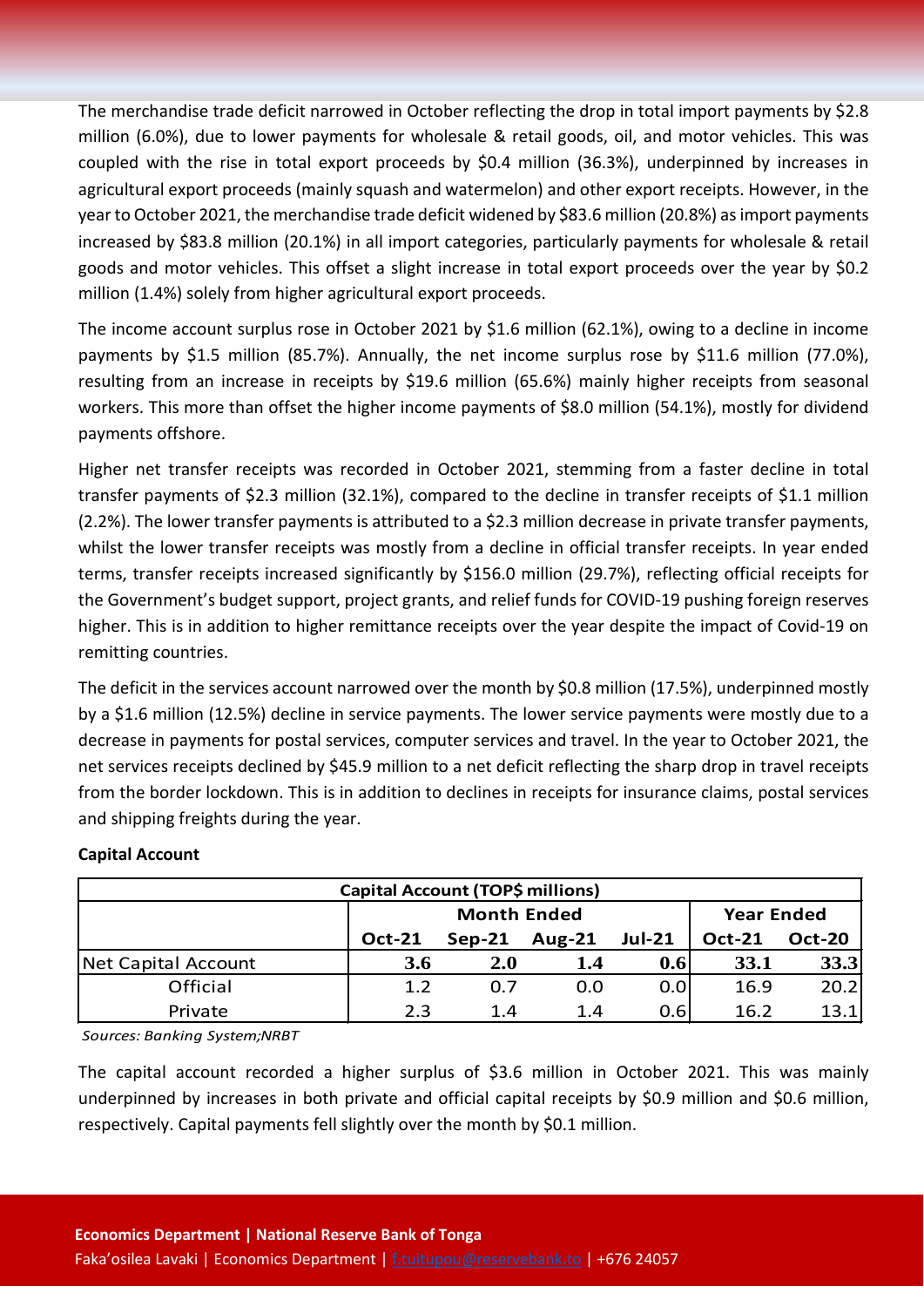In year ended terms, the capital account surplus slightly fell to \$33.1 million. This stemmed mostly from lower receipts of official funds for construction projects.

| Financial Account (TOP\$ millions) |               |                    |                   |                     |               |               |  |  |  |
|------------------------------------|---------------|--------------------|-------------------|---------------------|---------------|---------------|--|--|--|
|                                    |               | <b>Month Ended</b> | <b>Year Ended</b> |                     |               |               |  |  |  |
|                                    | <b>Oct-21</b> | $Sep-21$           | <b>Aug-21</b>     | <b>Jul-21</b>       | <b>Oct-21</b> | <b>Oct-20</b> |  |  |  |
| Net Financial Account              | $-4.1$        | 9.6                | 47.2              | $-1.9$              | 36.1          | $-14.0$       |  |  |  |
| Direct Investment                  | $-2.6$        | 2.2                | $-0.1$            | 0.6                 | $-0.8$        | 0.8           |  |  |  |
| Portfolio Investment               | 0.0           | 0.0                | 0.0               | 0.0 <sub>l</sub>    | $-9.0$        | 0.01          |  |  |  |
| Other Investment                   | $-1.5$        | 7.4                | 47.3              | $-2.5$ <sup>1</sup> | 45.9          | $-14.7$       |  |  |  |

#### **Financial Account**

*Note: The Net Financial Account figures incorporate also the net reconcilliation items which is not reflected in the table below Sources: Banking System;NRBT*

The deficit recorded in the financial account was \$13.7 million lower in October 2021 compared to the \$9.6 million surplus recorded in September 2021. This reflects a drop in financial receipts coupled with an increase in financial payments.

Annually, the financial account improved to a surplus underpinned by lower investment payments, specifically for interbank transfers.

#### **Outlook**

The NRBT anticipates foreign reserves to remain at comfortable levels above the 3 months of import cover in the medium term with anticipated financial relief from both development partners and the Tongan diaspora following the HTHH volcanic eruption, tsunami, the Omicron outbreak, and national lockdown. This is in addition to the remaining budget support and grants already pledged by development partners for the current fiscal year. Tonga's on-going participation in the seasonal working schemes in Australia and New Zealand and the holiday festivities will continue to support remittance inflows. These inflows will continue to push foreign reserves higher.

However, risks to the outlook include the sharp increase in imported prices(specifically oil and food) from ongoing supply chain disruptions and geopolitical tensions. This will increase import payments hence lower foreign reserves. The prolonged pandemic uncertainties and Tonga's vulnerability to natural disasters and external shocks are also downside risks to the outlook.